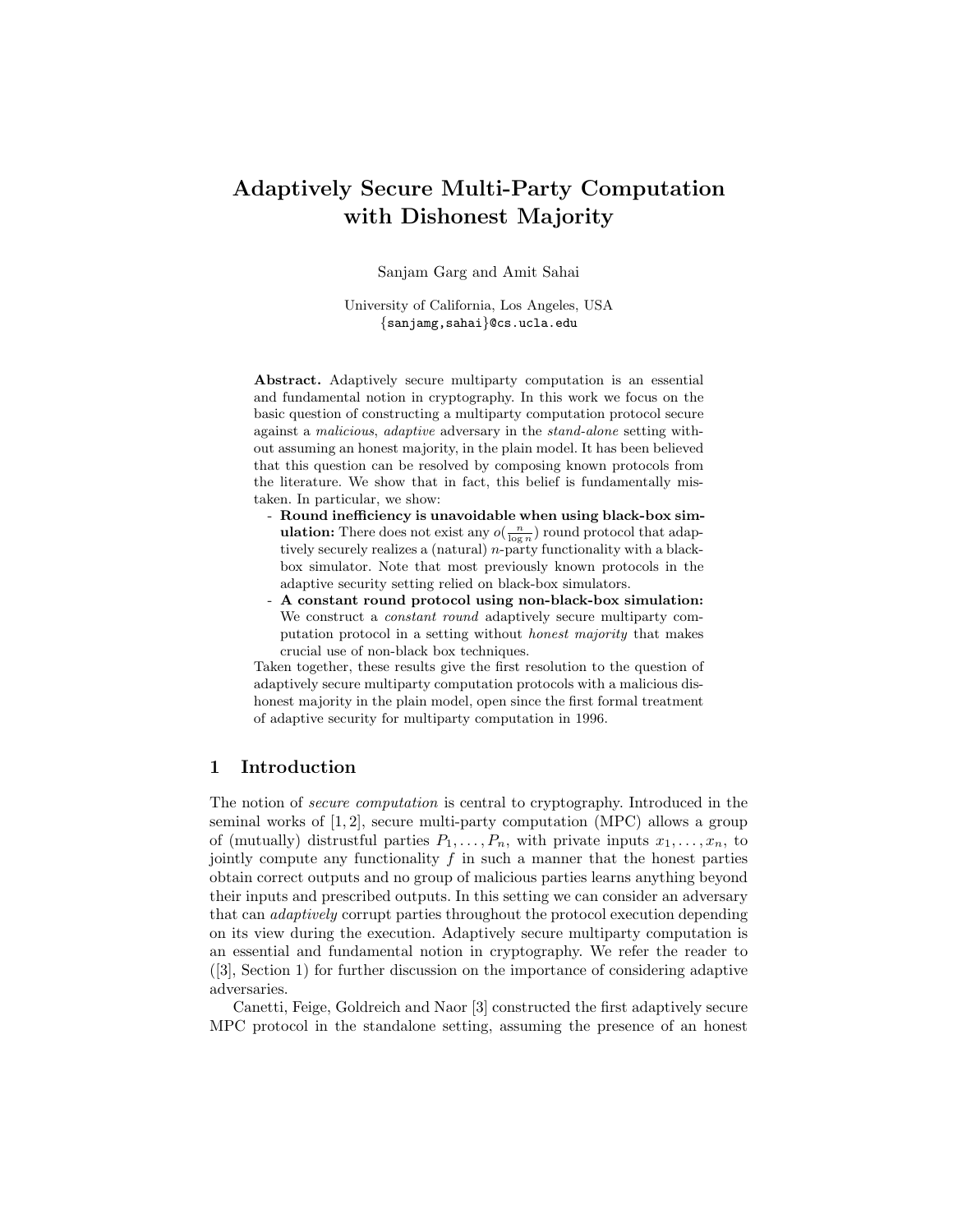majority. Beaver constructed an adaptively secure zero-knowledge protocol [4] (see also [5]) and an adaptively secure OT protocol [6]. Similar results for general two-party computation were established in [7, 8]. Assuming a trusted common random string (CRS), Canetti, Lindell, Ostrovsky and Sahai [9] gave the first adaptively secure MPC protocol without honest majority in the two-party and the multi-party setting, in fact under an even strong notion of security called the UC security (which can be achieved only with a trusted setup). In this paper, we focus on the following basic question:

## Is it possible to construct multiparty computation protocols in the standalone setting (without any trusted setup) secure against a malicious, adaptive adversary that may corrupt any number of parties?

Previous work on this question: Choi, Dachman-Soled, Malkin and Wee [10, 11] give a construction of an adaptively secure multi-party computation protocol when given access to an ideal commitment (more formally, in the commitment hybrid model). At the same time, many adaptively secure protocols for securely realizing the commitment functionality (e.g. [12]) are known. And we know that it is possible to compose protocols by the composition theorem of Canetti [13], which holds in the adaptive security setting.

Surprisingly, however, it turns out that a straightforward application of these results does not (in fact as we argue, it cannot) achieve adaptive security in the multiparty setting!<sup>1</sup> We stress that all the results stated in the previous paragraph (with proper formalization) are correct, and yet still the conclusion does not follow.

Adaptively Secure Composition: More than Meets the Eye. Somewhat surprisingly, a 2-party adaptively secure protocol fails to guarantee security when executed in the setting of  $n$ -parties, even if only two of the parties are *ever* talking to each other. (Thus, the 2-party adaptively secure commitment protocol of [12] is not necessarily adaptively secure in the n-party setting.) Indeed Canetti [13] (Theorem 10, Page 38) requires that in order to obtain an *n*-party adaptively secure protocol via the composition theorem, all the protocols being composed must be secure in the  $n$ -party setting to begin with. Nevertheless, this might seem surprising, and we demonstrate this issue by considering an example. We know that the vast majority of the simulators for MPC protocols are black-box. Now, consider an adaptively secure protocol in the 2-party case with a blackbox simulator. Suppose that this 2-party protocol is executed in the setting of  $n$ parties out of which only two of them communicate. The black-box simulator for the 2-party protocol must rely on "rewinding" for the proof of security. However,

<sup>&</sup>lt;sup>1</sup> Indeed, this composition seemed so "obvious" that in [11], Corollaries 2 and 3 claimed a result for adaptively secure multi-party computation in the plain model, and were given without proof. After seeing our work, the authors of [11] have corrected their paper to only refer to the two-party case in their corollaries. We stress that the corollaries of [11] do apply to the two-party setting, and that nothing in this paper should be taken to imply that any of the proofs given in [11] are incorrect.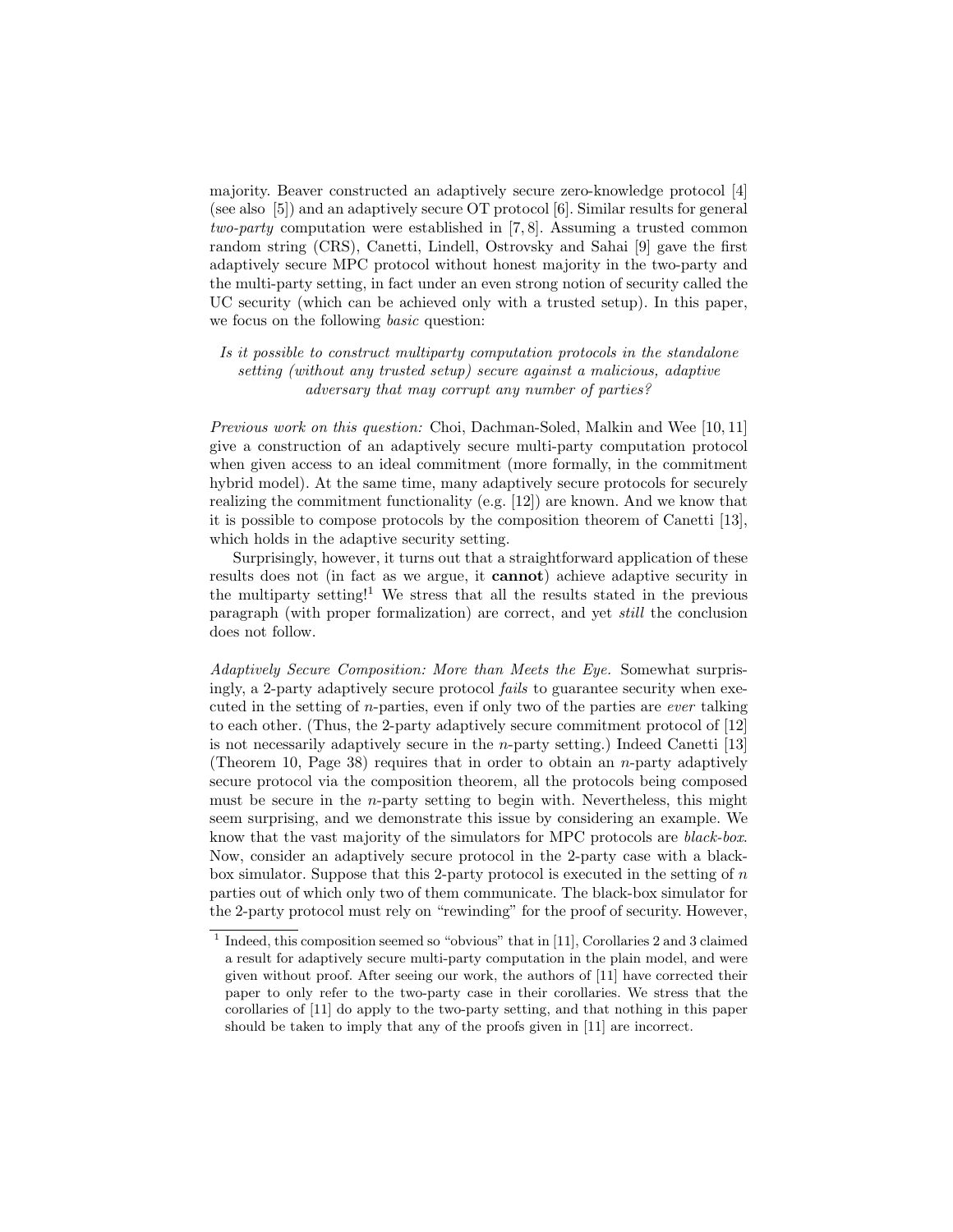in the adaptive n-party setting an adversary can also corrupt parties that do not communicate during the execution of the protocol. What if this happens during a rewinding? This case is never handled in the simulation for the 2-party case, and thus the proof of composition security breaks down. Indeed this seemingly small issue turns out to be a fundamental barrier to constructing adaptively secure MPC protocols. Not only does the proof break down, but as we show below, there are explicit impossibility results possible in the black-box setting. Thus, we show that in the setting without honest majority, we need to completely rethink the techniques used to construct adaptively secure multi-party computation protocols.

#### 1.1 Our results:

We consider an asynchronous multi-party network<sup>2</sup> where the communication is open (i.e. all the communication between the parties is seen by the adversary) and delivery of messages is not guaranteed. (For simplicity, we assume that delivered messages are authenticated. This can be achieved using standard methods.) The two main results of the paper are:

- Round inefficiency with a black-box simulation: There does not exist any  $o(\frac{n}{\log n})$  round protocol that adaptively securely realizes a natural *n*-party functionality (more specifically an extension of the commitment functionality to the setting of n parties) with a black-box simulator. This result holds in the standalone setting in the plain model. We stress that all protocols that deal with adaptive security in the standalone model that we are aware of employ a black-box simulator. This implies that the techniques previously used to build adaptively secure multiparty protocols must incur a substantial efficiency loss.
- A round efficient protocol with non-black box simulation: On the other hand, we show that non-black-box techniques can be used to circumvent the above described impossibility result. Assuming collision resistant hash functions, trapdoor permutations, augmented non-committing encryption [3, 9] and dense cryptosystems [14] we construct a constant round adaptively secure n-party protocol where the adversary is allowed to corrupt up to  $n-1$ parties in the *non-erasure* model. If security against corruption of all  $n$  parties is desired then our construction yields a protocol with round complexity that is proportional to the depth of the circuit being evaluated. Alternatively, in the setting where all  $n$  parties can be corrupted, we can get a constantround protocol if data *erasures* are allowed. This result shows a new area where non-black-box techniques can allow us to overcome round efficiency barriers that would otherwise exist.

 $^{\rm 2}$  The fact that the network is asynchronous means that the messages are not necessarily delivered in the order which they are sent.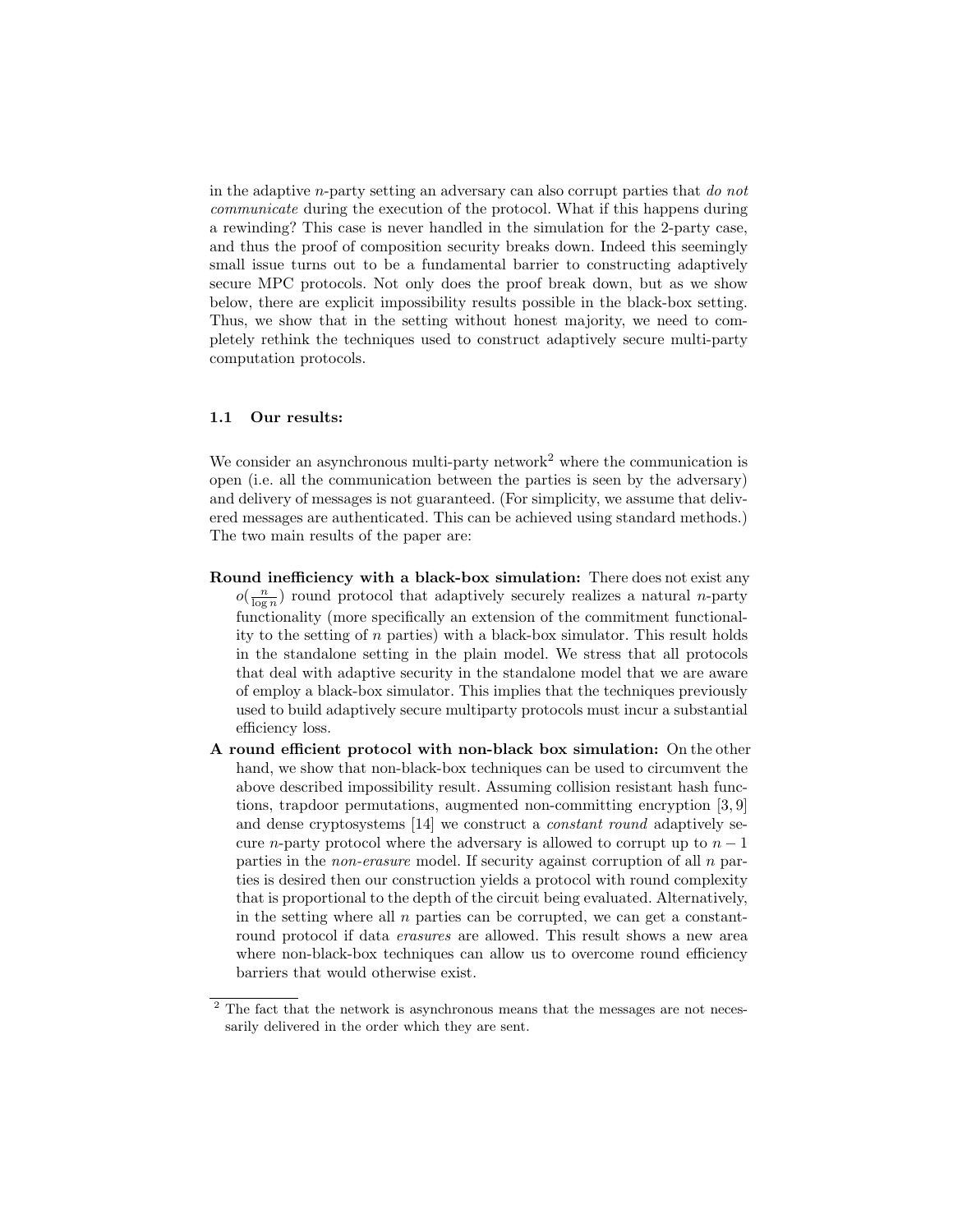Discussion: The negative result leaves open the question of constructing adaptively secure protocols with black-box simulation, but with poor round complexity. We find this direction not very interesting in light of our positive result constructing round-efficient protocols using non black-box techniques. Nevertheless, we provide a sketch of a round-inefficient black-box construction in the full version, which is nearly tight with respect to our impossibility result.

On erasures: Our positive results include round efficient protocols both in the setting of erasures and non-erasures. On the other hand our negative result holds even when parties are allowed to erase everything except their input. (Note that for our positive result with erasures, honest parties are certainly not required to erase their inputs.) From the earliest works on adaptive security [15] with erasures, it has been a major design goal to reduce the amount of erasures necessary. We refer the reader to ([13], Section 5.2) for a more general discussion on how trusted erasures may be a problematic assumption. Nevertheless, in light of our negative result we may also want to consider protocols that allow honest parties to erase their inputs during the protocol. We argue that it is particularly unreasonable to consider such protocols: Consider, for example, a setting where many hospitals are collaborating on some research involving their patient records. In order to do this research, they execute an MPC protocol, where each hospital's input is its database of patient records. We do not expect any hospital to be willing to erase all of its patient records (even from backup facilities, as backup facilities could also be adaptively corrupted), even temporarily, just to enable an MPC computation for research purposes. Worse, any protocol in the dishonest majority setting that requires honest parties to erase its inputs would enable an adversary, simply by aborting the protocol, to cause all honest parties to lose all of their inputs forever. While the example of hospital patient records underscore how undesirable erasure of inputs can be, this issue would be quite problematic in most contexts. Thus, we do not consider protocols where inputs can be erased<sup>3</sup> . Recall, however, that we can achieve round-efficient adaptive security without requiring erasures at all using non-black-box techniques.

#### 1.2 Our Techniques

The central idea for our impossibility result is to argue that a black-box simulator of an  $o(\frac{n}{\log n})$  round protocol for an *n*-party functionality does not gain anything of an  $v_{\lfloor \log n \rfloor}$  found protocol for an *n*-party functionally does not gain any limit via "rewindings" in the adaptive setting. Now we elaborate on this. Consider an r round (such that r is  $o(\frac{n}{\log n})$ ) protocol for an n-party functionality with a black-box simulator. Consider an adversary that behaves completely honestly in

<sup>&</sup>lt;sup>3</sup> It is not hard to see that if we were to allow erasure of inputs, then the following solution would be possible: The parties first non-malleably secret share their inputs among all parties. Subsequently, all parties erase everything except their own share (and the shares they receive from other parties). Finally, they run the protocol on the shares as inputs instead. However, we again stress that we find this solution highly unsatisfactory in light of the discussion above.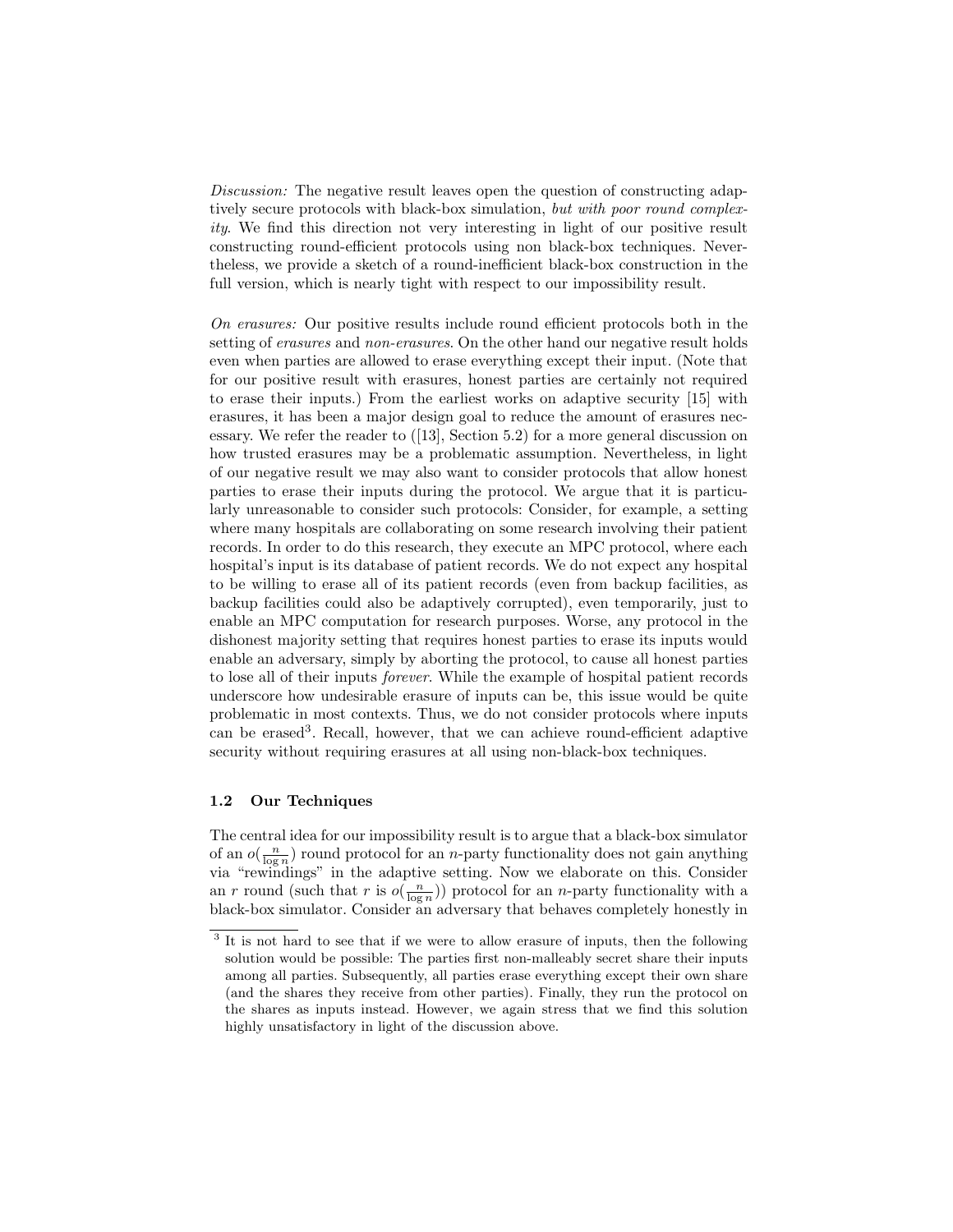the protocol itself, however, after each round of the protocol it corrupts roughly  $\omega(\log n)$  parties. Furthermore, the parties to be corrupted are chosen randomly (in fact pseudo-randomly based on the protocol messages so far) among the uncorrupted parties so far. On corruption of an honest party, the simulator is obliged to provide to the adversary the input of the party just corrupted. In its "main thread" execution with the adversary, to help the simulator in simulation, the simulator is also provided with these inputs. However, every time the simulator "rewinds" the adversary, the adversary will (with overwhelming probability) choose to corrupt at least one party that is not among the ones corrupted in the main thread. The simulator therefore will be unable to proceed in any "rewinding." Note that the only additional power awarded to a black-box simulator is essentially the ability to "rewind" the adversary which is essentially useless in our context. We therefore conclude that no such simulator can exist.

As is clear from the impossibility result just described, the problem of round inefficiency will be inherent to any simulator that "rewinds." In order to get around this problem, we turn to the non black-box simulation technique of Barak [16]. However, Barak's protocols are far from being adaptively secure. To achieve adaptive security, we adapt and make use of a technique developed in the context of concurrently secure computation [17–19].

Technical overview for the construction of our constant round protocol: Now we give a detailed technical overview of our construction. We will start by giving a high level idea of the final protocol and then delving into the details of subprotocol (along with specifics of constructions) that need to be built. Throughout the following description, we advise the reader to keep in mind that our goal is to construct a round efficient protocol and as is clear from the negative result stated above this cannot be done with a simulator that "rewinds." Therefore we will restrict ourselves to a "straight-line" or a "non-rewinding" simulator.

- Reducing the problem of adaptively secure MPC to generation of common random strings. The starting point of our construction is the observation that an adaptively secure MPC protocol (Theorem 3,  $[20]$ <sup>4</sup> for any functionality can be realized in OT-hybrid (oblivious transfer) model. Note that in this construction each OT call is made between two parties. Further note that for an OT call between two parties security is required only if at least one of the two parties is honest. Additionally, note that we can adaptively securely realize OT functionality in the CRS hybrid (common random string) model (e.g., using [9]). Therefore in order to construct an adaptively secure protocol it suffices for us to adaptively securely realize the CRS functionality between every pair of parties where the CRS generated by a pair of parties is required to be honestly generated only if at least one of the two parties is honest.
- Generating a common random string between a pair of parties. Now we are left with the goal of adaptively securely realizing CRS between every pair of parties. We start by giving intuition for a protocol that adaptively

<sup>4</sup> We refer the reader to Remark 2 of [20] for discussion on variants of this result.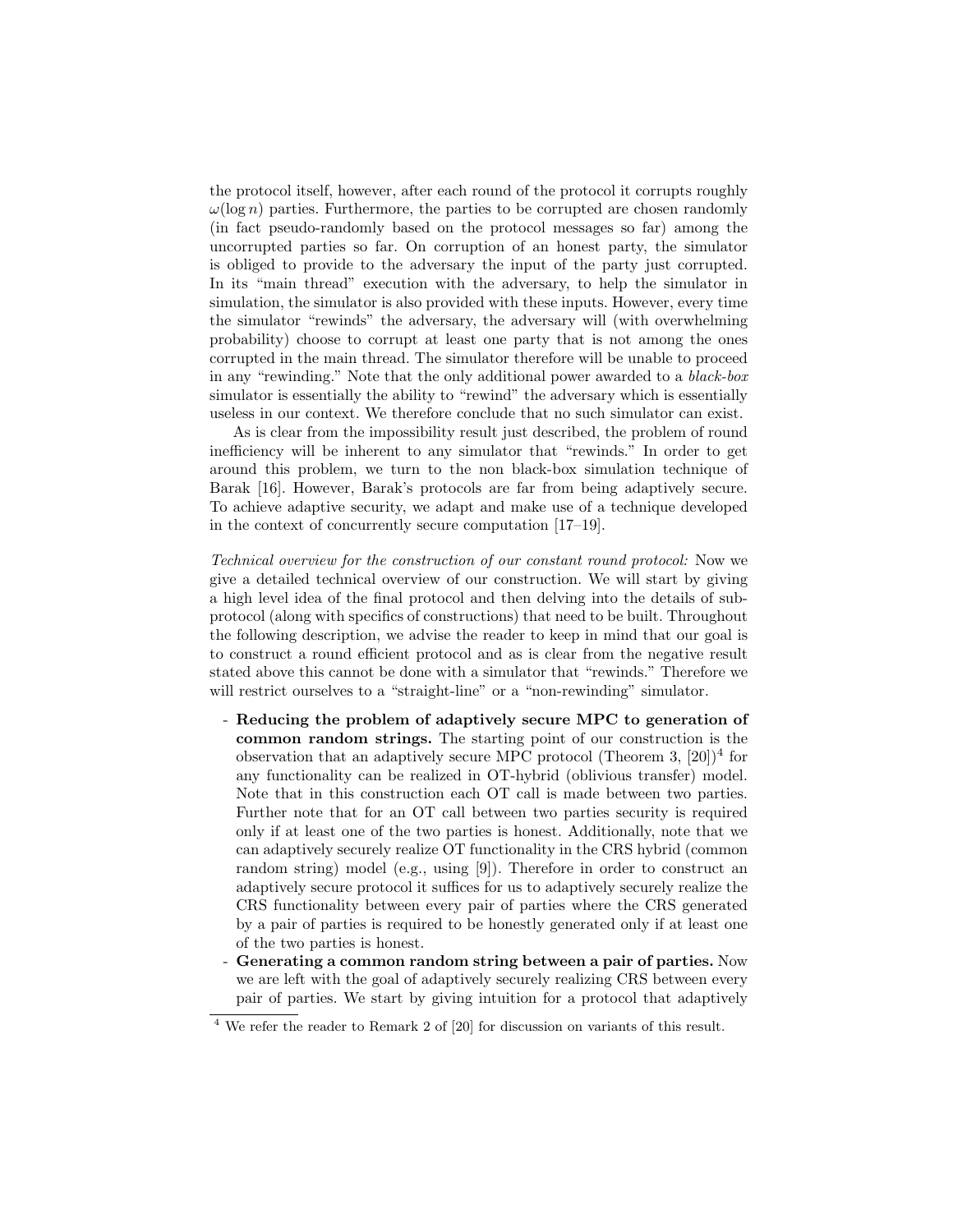securely realizes CRS between two parties and then sketch the extension to the setting of multiple parties. We do this by constructing a coin flipping protocol secure in the adaptive setting in which the simulator can simulate in a straight-line manner. In order to construct such a coin flipping protocol our simulator will need the ability to equivocate on its commitments. In other words, we will need that our simulator can open its commitments to any value of its choice even after it has made those commitments. Looking ahead the simulator will also need the ability to extract (the reasons for which we see later) from the commitments made by the adversary. More specifically, we will need that the simulator can extract the values committed to by the adversary. Next we will first describe a mechanism that allows a straight-line simulator to equivocate on its commitments in the adaptive setting. Subsequently, we will see how equivocation can be used in setting up coin flipping (and the need of extractability in the process).

- Equivocal commitment scheme in the adaptive setting. We consider the *public-coin* zero-knowledge protocol<sup>5</sup> of Barak [16]. Even though this protocol is secure against adaptive corruptions of the verifier, it is far from being adaptively secure if we were to consider adaptive corruption of the prover. We will modify Barak's protocol as follows. For every bit sent by the prover in the Barak's protocol, we will require that our prover instead sends a random string of appropriate (length of a pseudorandom bit commitment) length. Note that in this modified protocol no actual proof is given. Furthermore, all the messages sent by an honest prover and an honest verifier in this modified protocol are just random bits and thus adaptive corruption of parties participating in an execution of this modified protocol does not help the adversary in any way. However, a key idea is that we can define an NP-relation that accepts a transcript if only if there exist decommitments of the prover messages such the decommitted prover messages along with the verifier messages form an accepting transcript of an execution of the Barak's protocol. Roughly speaking our modified protocol has two properties, with respect to this NP-relation:
	- No adaptively corrupted cheating prover interacting with an honest verifier in our modified protocol can output a witness for the transcript generated.
	- Consider any execution in which the prover is honest. In this execution our simulator (simulating the prover) can internally use the simulator of Barak's protocol and always output a witness for the transcript generated.

We can reduce this transcript to a graph (can be constructed using an NPreduction) that is Hamiltonian if and only if there exits a witness corresponding to the above NP-relation. Furthermore, given the witness we can also deduce the Hamiltonian cycle in the obtained graph. This graph can now be used to generate commitments such that a party with access to a

<sup>&</sup>lt;sup>5</sup> In a public-coin zero-knowledge protocol all messages of the verifier correspond to random bits ("coin flips").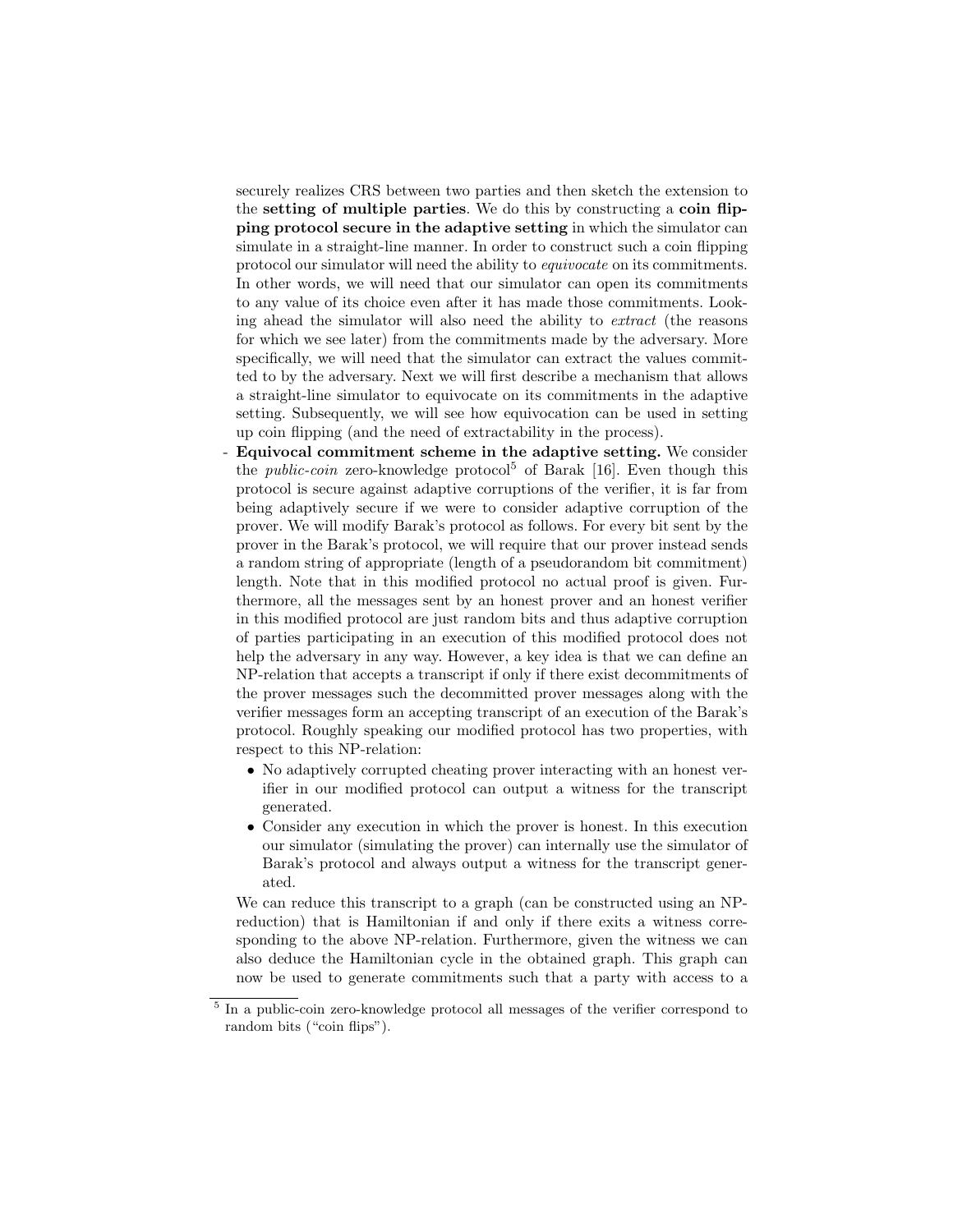cycle in the graph can open them in any way. We refer the reader to Section 3 for more details on this.

Note that an execution of the modified Barak's protocol guarantees equivocability of commitments sent on behalf of only one of the two parties. Therefore we will have to set up two equivocal commitments. This can be easily achieved by execution modified Barak's protocol twice between the two parties switching the roles the two parties play in the two executions of the modified Barak's protocol.

- Coin flipping protocol secure in the adaptive setting. Next using equivocal commitments, we construct a coin flipping protocol between two parties  $A$  and  $B$ . One standard approach for constructing such a coin flipping protocol is to have the two-parties commit to random strings (via equivocal commitments) which they subsequently open one by one. The output of the protocol corresponds to the exclusive or of the two strings. Lets consider the case in which A opens first. The key technical problem that arises in this case is that if B is corrupted then the straight-line simulator (simulating  $A$ ) without knowledge of the value committed to by  $B$  will not be able to force the output of the protocol to a value of its choice.

We solve this problem by doing two coin flips both of which roughly follow the same outline as above. The first coin flipping is done in-order to setup a public key of a public key encryption scheme (with pseudorandom publickeys and pseudorandom ciphertexts). In this protocol we require that B opens first and this allows the simulator to force the output of the protocol to a value of its choice (in a straight-line manner) as long as A is honest. Subsequently the parties execute a second coin flipping protocol in which we require that  $B(B)$  opens later now), in addition to the commitment it sends, is required to send encryption of the randomness used in generating the commitment using the public key generated in the first coin flipping. This allows the simulator to extract the value committed by  $B$  (if  $B$  is corrupted) even before A needs to open its committed value and thereby allowing it to simulate in a straight line manner. However, in case  $B$  is honest then the simulator will have to explain the encryptions as if they were honestly generated. We achieve this in a way similar to [9].

Setting up multiple common random strings. Additionally other well known issues relating to non-malleability arise in constructing of constant round protocols [21] because of the need to execute different protocol instances in parallel. We deal with issue using the two-slot technique of [17]. Concretely we consider Pass' [22] family of non-black-box zero knowledge protocols with strong simulation soundness properties, i.e., any one of these protocols continues to remain sound even when all the other protocols in the family are being simulated. We prove that modifying these protocols just like we modified the Barak's protocol above suffices for our purposes.

Roadmap. We start by providing our impossibility result for black-box simulation in Section 2. Next we recall some very basic notions and setup notation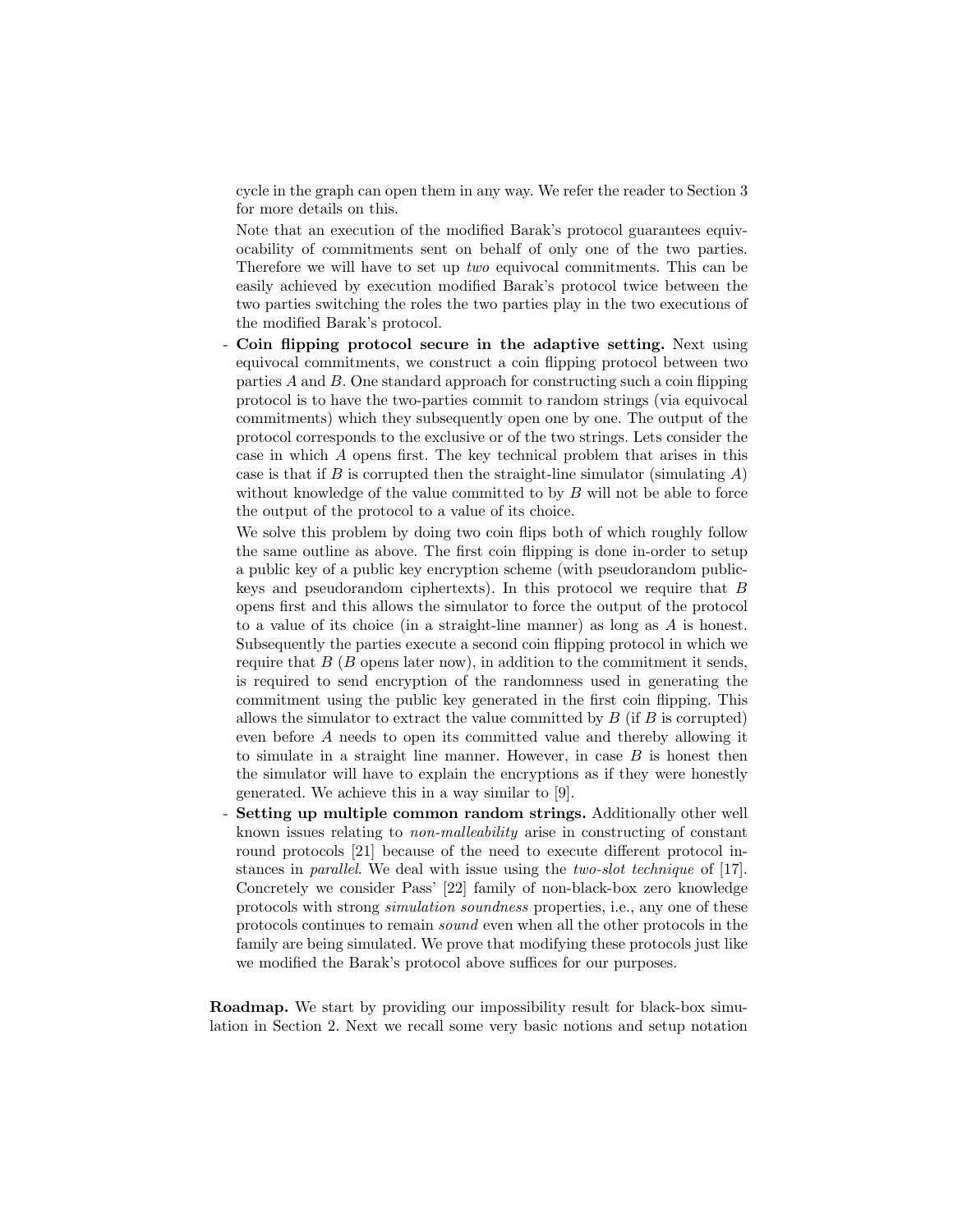in Section 3. Finally we provide the construction of our constant round protocol in Section 5 using sub-protocols constructed in Section 4.

## 2 Round inefficiency with a black-box simulation is unavoidable

In this section, we show the existence of a deterministic  $n$ -party functionality for which there does not exist any  $o(\frac{n}{\log n})$  round adaptively secure protocol, with a black-box simulator.

Before proceeding to the formal proof, we first give some intuition behind our impossibility result. The central idea to our proof is to argue that a blackbox simulator (say) S of an  $o(\frac{n}{\log n})$  round protocol does not gain any thing via "rewindings" in the adaptive setting. Informally speaking, this means that the simulator fails to get any useful information from any look-ahead thread and even in this setting it must still be able to extract the adversary's input. However, a simulator must have some additional power over a real adversary, and the only additional power awarded to a black-box simulator is essentially the ability to rewind the adversary. We therefore conclude that black-box simulators cannot exist for any  $o(\frac{n}{\log n})$  round protocol, as stated in Theorem 1 below.

**Theorem 1.** There exist a deterministic n-party functionality for which there does not (assuming one way functions) exist any  $o(\frac{n}{\log n})$  round adaptively secure protocol with respect to black-box simulators.

Proof. We will organize our proof into two main parts.

1. First, we consider the commitment functionality  $F$ , where there are two special parties – the *committer* C and the *receiver* R, and  $n-2$  dummy parties. Let  $\Pi$  be any  $o(\frac{n}{\log n})$ -round *n*-party protocol that adaptively securely realizes  $F$  with respect to a black-box simulator. Then, for large enough  $n$ , we first construct an adversary  $\mathcal A$  for  $\Pi$ , that corrupts C, such that every black-box simulator S for  $\Pi$  gets full participation from the adversary in the "main thread," but fails to get any "useful" information from the rewindings. Our adversary  $A$ , has the inputs of dummy parties hard-coded inside itself and it acts in the following way. It starts by corrupting the committer C. It follows the honest committer strategy on behalf of  $C$ , except that after each round of  $\Pi$  it corrupts roughly  $\omega(\log n)$  parties. Furthermore, the parties to be corrupted are chosen randomly (in fact pseudo-randomly based on the protocol messages so far) among the uncorrupted parties so far. On corruption of an honest party, the simulator is obliged to provide to the adversary the input of the party just corrupted. In its "main thread" execution with the adversary, to help the simulator in simulation, the simulator is also provided with these inputs. However, every time the simulator "rewinds" the adversary, the adversary will (with overwhelming probability) choose to corrupt at least one party that is not among the ones corrupted in the main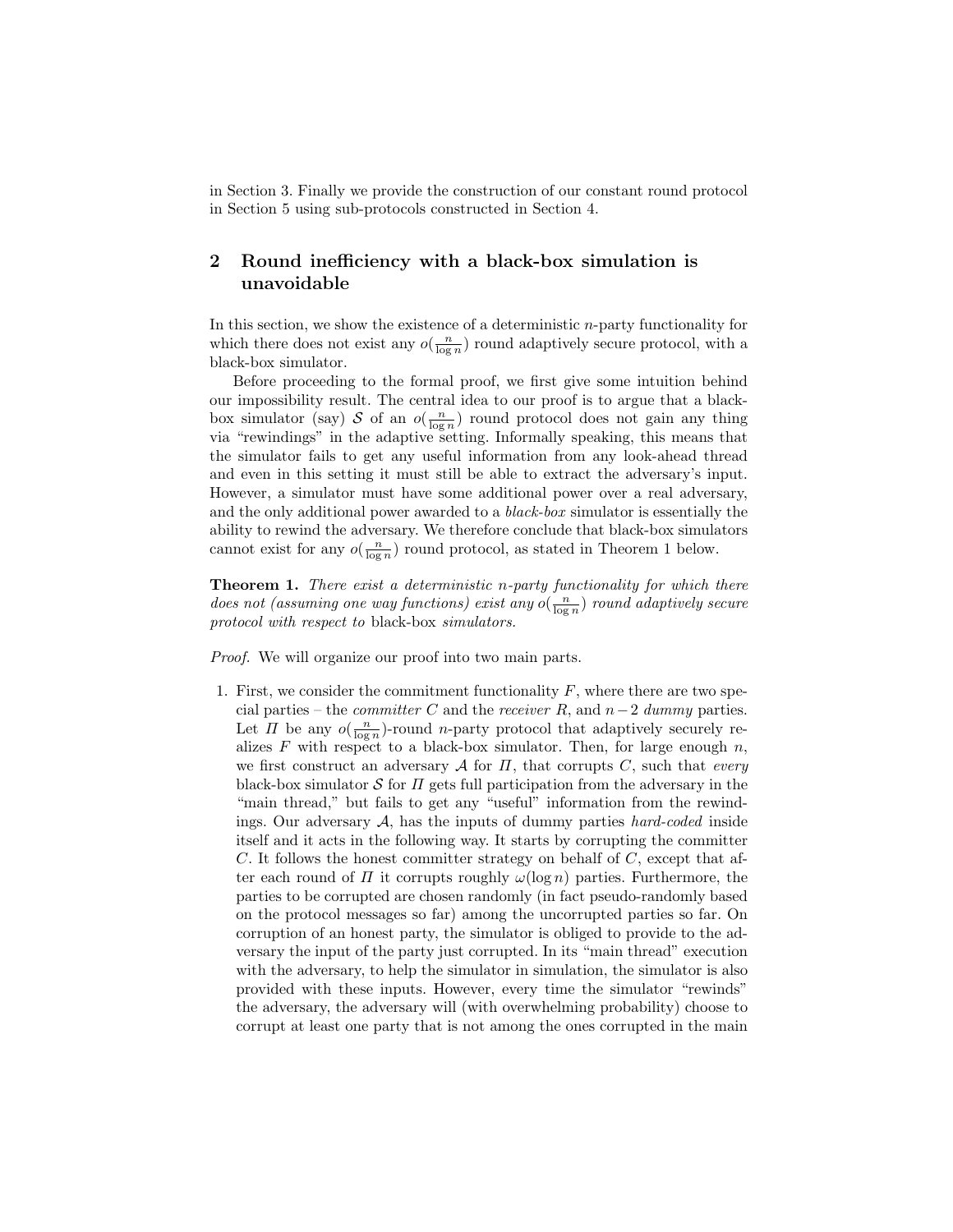thread. The simulator therefore will be unable to proceed in any "rewinding." However, by security of the protocol such a simulator must still be able to extract the input of C. Proving this is in fact the crux of our proof.

2. Next, we consider *another* real-life adversary  $A'$ , that corrupts all parties except  $C$ , uses the black-box simulator  $S$  (constructed above) and actually succeeds in extracting the input of the honest *committer*. This contradicts the assumption that  $\Pi$  securely realizes  $F$ .

Combining the two parts, we conclude that for the  $n$ -party commitment functionality F (as described above), there does not exist any  $o(\frac{n}{\log n})$ -round protocol that adaptively securely realizes  $F$  with respect to black-box simulators. We note that this is sufficient to prove Theorem 1. We give more details on both parts of the proof in the full-version.

## 3 Building Blocks for our Constant Round Protocol

In this section we recall and define some very basic notions and setup notation. Let  $k$  denote a security parameter. We say that a function is negligible in the security parameter  $k$  if it is asymptotically smaller than the inverse of any fixed polynomial. Otherwise, the function is said to be *non-negligible* in  $k$ . We say that an event happens with overwhelming probability if it happens with a probability  $p(k) = 1 - \nu(k)$  where  $\nu(k)$  is a negligible function of k. In this section, we recall the definitions of basic primitives studied in this paper. We now discuss the main cryptographic primitives that we use in our construction.

Underlying standard commitment. The basic underlying commitment scheme Com is the standard non-interactive commitment scheme based on a one-way permutation  $f$  and a hard-core predicate  $b$  of  $f$ . That is, in order to commit to a bit  $\sigma$ , one computes  $\mathsf{Com}(\sigma) = \langle f(U_k), b(U_k) \oplus \sigma \rangle$ , where  $U_k$  is the uniform distribution over  $\{0,1\}^k$ . Note that Com is computationally secret, and produces pseudorandom commitments: that is, the distributions  $Com(0)$ ,  $Com(1)$ , and  $U_{k+1}$  are computationally indistinguishable. Let the length of the commitment, for one bit message, generated by the pseudorandom commitment scheme be  $\ell_C (k)$   $(k + 1$  in the above case). For simplicity of exposition, in the sequel, unless necessary, we will assume that random coins are an implicit input to the commitment function. Furthermore, we will sometimes abuse notation and use the same notation to generate commitments to strings, which can be thought of as a concatenation of commitments of individual bits.

The modifier graph based commitment scheme  $\mathsf{IDCom}_G$ . We use the notation of [19] and some of the text has been taken verbatim from there [19].

To commit to a 0, the sender picks a random permutation  $\pi$  of the nodes of G, and commits to the entries of the adjacency matrix of the permuted graph one by one, using Com. The sender also commits (using Com) to the permutation  $\pi$ . These values are sent to the receiver as  $c = \mathsf{IDCom}_G(0)$ . To decommit, the sender decommits to  $\pi$  and decommits to every entry of the adjacency matrix. The receiver verifies that the graph it received is  $\pi(G)$ .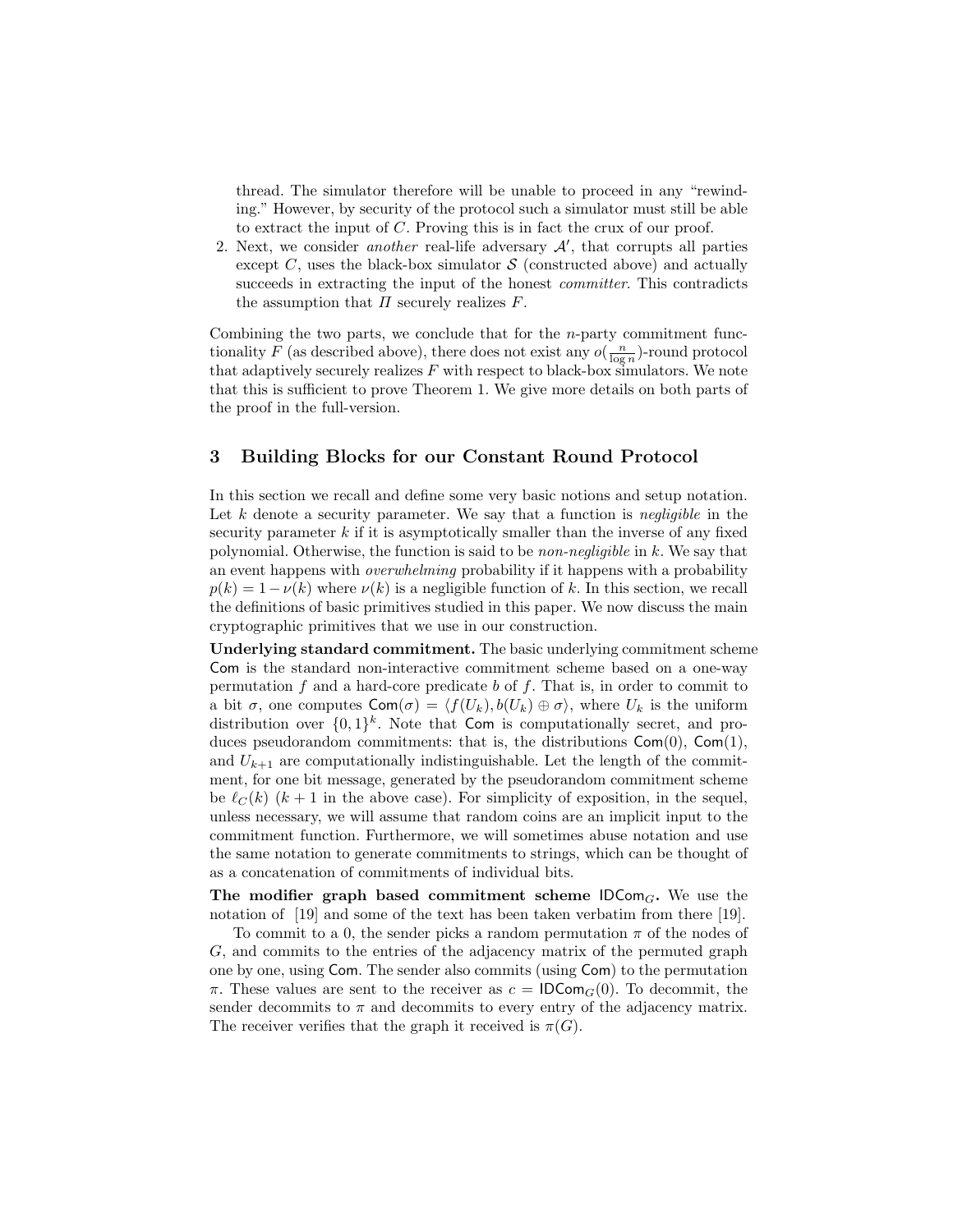To commit to a 1, the sender chooses a randomly labeled q-cycle, and for all the entries in the adjacency matrix corresponding to edges on the  $q$ -cycle, it uses Com to commit to 1 values. For all the other entries, including the commitment to the permutation  $\pi$ , it simply produces random values from  $U_{k+1}$  (for which it does not know the decommitment!). These values are sent to the received as  $c = \text{IDCom}_G(1)$ . To decommit, the sender opens only the entries corresponding to the randomly chosen q-cycle in the adjacency matrix.

This commitment scheme has the property of being computationally secret, i.e. the distributions  $\mathsf{IDCom}_G(0)$  and  $\mathsf{IDCom}_G(1)$  are computationally indistinguishable for any graph G. Also, given the opening of any commitment to both a 0 and 1, one can extract a Hamiltonian cycle in G. Finally, as with the scheme of [23], given a Hamiltonian cycle in  $G$ , one can generate commitments to 0 and then open those commitments to both 0 and 1.

Furthermore, here if the simulator has knowledge of a Hamiltonion cycle in G, it can also produce a random tape for the sender explaining  $c = \mathsf{IDCom}_G(0)$  as a commitment to both 0 and 1. If, upon corruption of the sender, the simulator has to demonstrate that  $c$  is a commitment to 0 then all randomness is revealed. To demonstrate that  $c$  was generated as a commitment to 1, the simulator opens the commitments to the edges in the  $q$ -cycle and claims that all the unopened commitments are merely uniformly chosen strings (rather than commitments to the rest of G). This can be done since commitments produced by the underlying commitment scheme Com are pseudorandom.

In this setting as well, we will sometimes abuse notation and use the same notation to generate commitments to strings. In particular, we will use the notation  $c = \mathsf{IDCom}_G(m; r)$  to denote the function that generates a commitment to m using random coins r. Furthermore a commitment  $c = \mathsf{IDCom}_G(0^{\kappa}; r')$  to the zero string of length  $\kappa$  can be explained to any value m using the function  $r = \mathsf{IDOpen}_G(m, r', \mathsf{w})$ , where  $\mathsf{w}$  is a Hamiltonian cycle in the graph  $G$ .

Dense cryptosystems. In our construction we will need an the encryption scheme that has *pseudo-random public keys*. More specifically, we require that the public key is indistinguishable from a random string. Such an encryption scheme can be constructed from dense cryptosystems [14]. Furthermore, we will require that the scheme has pseudorandom ciphertexts. More formally:

Definition 1 (Encryption with pseudorandom ciphertexts). A publickey cryptosystem  $(G, E, D)$  has pseudorandom ciphertexts of length  $\ell_E(k)$  if for all non-uniform polynomial time adversaries A we have

$$
\Pr\left[(pk, sk) \leftarrow G(1^k) : \mathcal{A}^{E_{pk}(\cdot)}(pk) = 1\right] \\
\approx \Pr\left[(pk, sk) \leftarrow G(1^k) : \mathcal{A}^{R_{pk}(\cdot)}(pk) = 1\right],\n\tag{1}
$$

where  $R_{pk}(m)$  runs  $c \leftarrow \{0,1\}^{\ell_E(k)}$  and every time returns a fresh c. We require that the cryptosystem has errorless decryption.

Barak's Non-Black Box technique. We use the non black-box simulation technique of Pass [22] (which in turn builds on the work of Barak [16]). Consider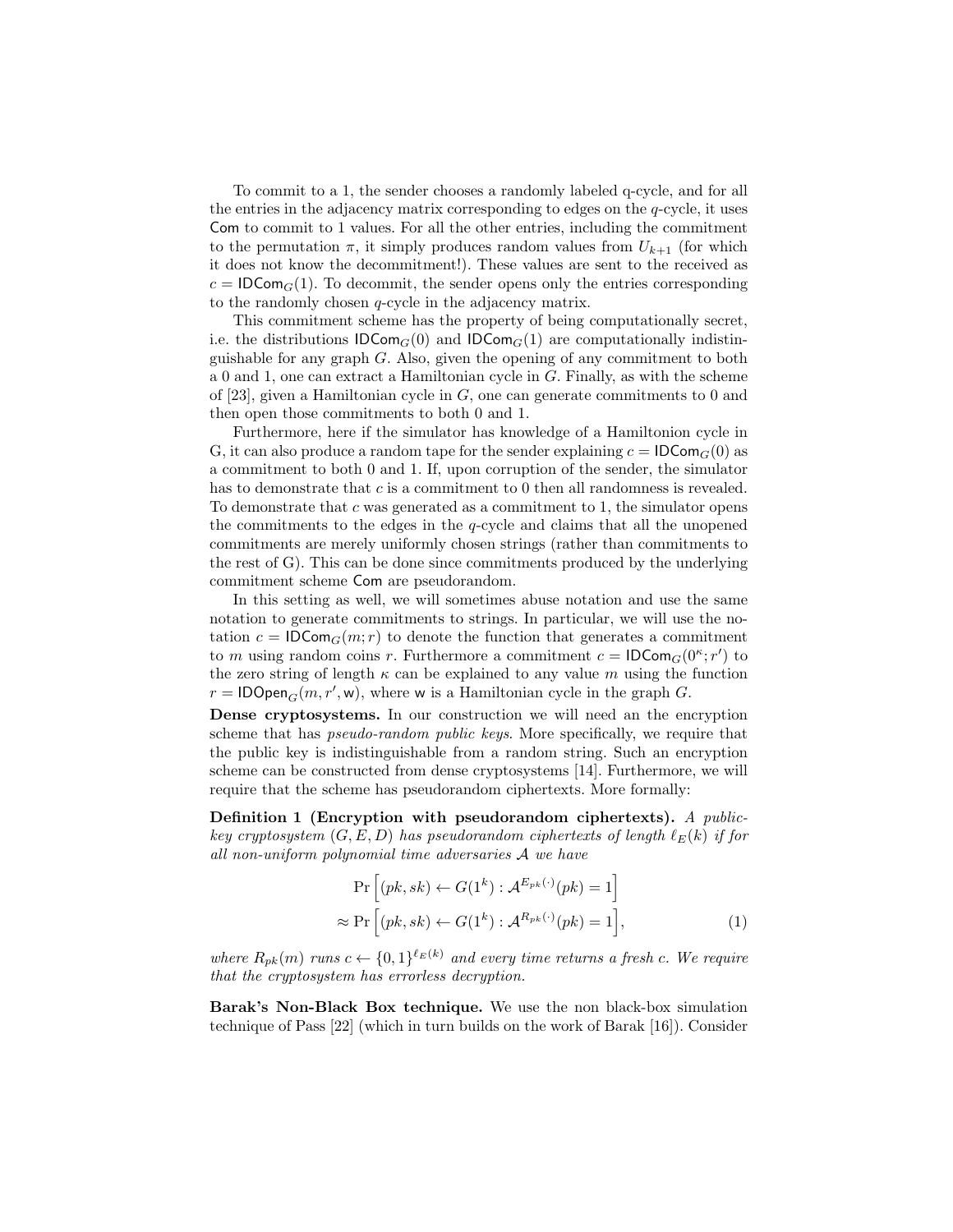a "special" **NTIME** $(T(k))$  relation  $R_{Sim}$  as follows.<sup>6</sup> Let  $k \in \mathbb{N}$  and let  $T: N \to$ N be a "nice" function that satisfies  $T(k) = k^{\omega(1)}$ . Let  $\{\mathcal{H}_k\}_{k \in \{0,1\}^k}$  be hash function family where  $h \in \mathcal{H}_k$  maps  $\{0,1\}^*$  to  $\{0,1\}^k$ . Let the triple  $\langle h, c, r \rangle$  be the input to  $R_{Sim}$ . Further, consider a witness that consists of a program  $\Pi$ , a string  $y \in \{0,1\}^{(|r|-k)}$ , and string s. Then  $R_{Sim}(\langle h,c,r \rangle, \langle H, s, y \rangle) = 1$  if and only if:

1.  $c = \text{Com}(h(\Pi); s)$ .

2.  $\Pi(c, y) = r$  within  $T(k)$  steps.

Witness Indistinguishable Universal Argument. The function  $T(k)$  corresponding to the above describe relation  $R_{Sim}$  is super-polynomial in k. This implies that the language corresponding to  $R_{Sim}$  does not lie in NP (but rather in  $\mathbf{NTIME}(T(k))$ . Such languages are beyond the scope of the "standard" witness indistinguishable proof systems (designed to handle NP-languages only), and will thus require the usage of a Witness Indistinguishable Universal Argument (WI-UARG) [24]. We note that the WI-UARG protocol of Barak and Goldreich [24] is public coin and the running time of the verifier in the protocol is bounded by a fixed polynomial.

## 4 Sub-Protocols Used in our Constant Round Protocol

In the construction of our final adaptively secure MPC protocol will use a concurrently secure trapdoor generator protocol  $\langle P, V \rangle$  and a coin flipping protocol  $\langle A, B \rangle$ . In this section we will give a constructions of these protocols. Furthermore, we will prove special properties about these protocols that are useful for us in our final construction.

#### 4.1 Trapdoor Generator Protocol

In this section we describe a *family of trapdoor generator protocols*  $\langle P, V \rangle_i$  where  $i \in \{1 \dots m\}$ .  $\langle P, V \rangle_i$  is a two party protocol between  $P_i$  and  $V_i$  and at the end of the protocol both parties output a Graph (let's say  $G$ ). Consider the setting in which one protocol instance of each of the protocols  $\langle P,V\rangle_1, \langle P,V\rangle_2 \ldots \langle P,V\rangle_m$ is being executed concurrently in between n parties  $-Q_1, \ldots Q_n$  with inputs  $x_1 \ldots x_n$ .<sup>7</sup> We stress that in these protocol executions each  $Q_i$  could

<sup>6</sup> The relation presented is slightly oversimplified and will make Barak's protocol work only when the hash function family is collision resistant against "slightly" superpolynomial sized circuits [16]. However, this can be modified to work assuming collision resistance against polynomial sized circuits only. It does not affect the analysis in this paper and we refer the reader to [24] for details.

<sup>7</sup> As we will see later that we only need security in the setting of parallel composition. However, in this section we will stick with the notion of concurrent composition and argue security in this setting. From this it follows immediately that our protocol is also secure in the less demanding setting of parallel composition.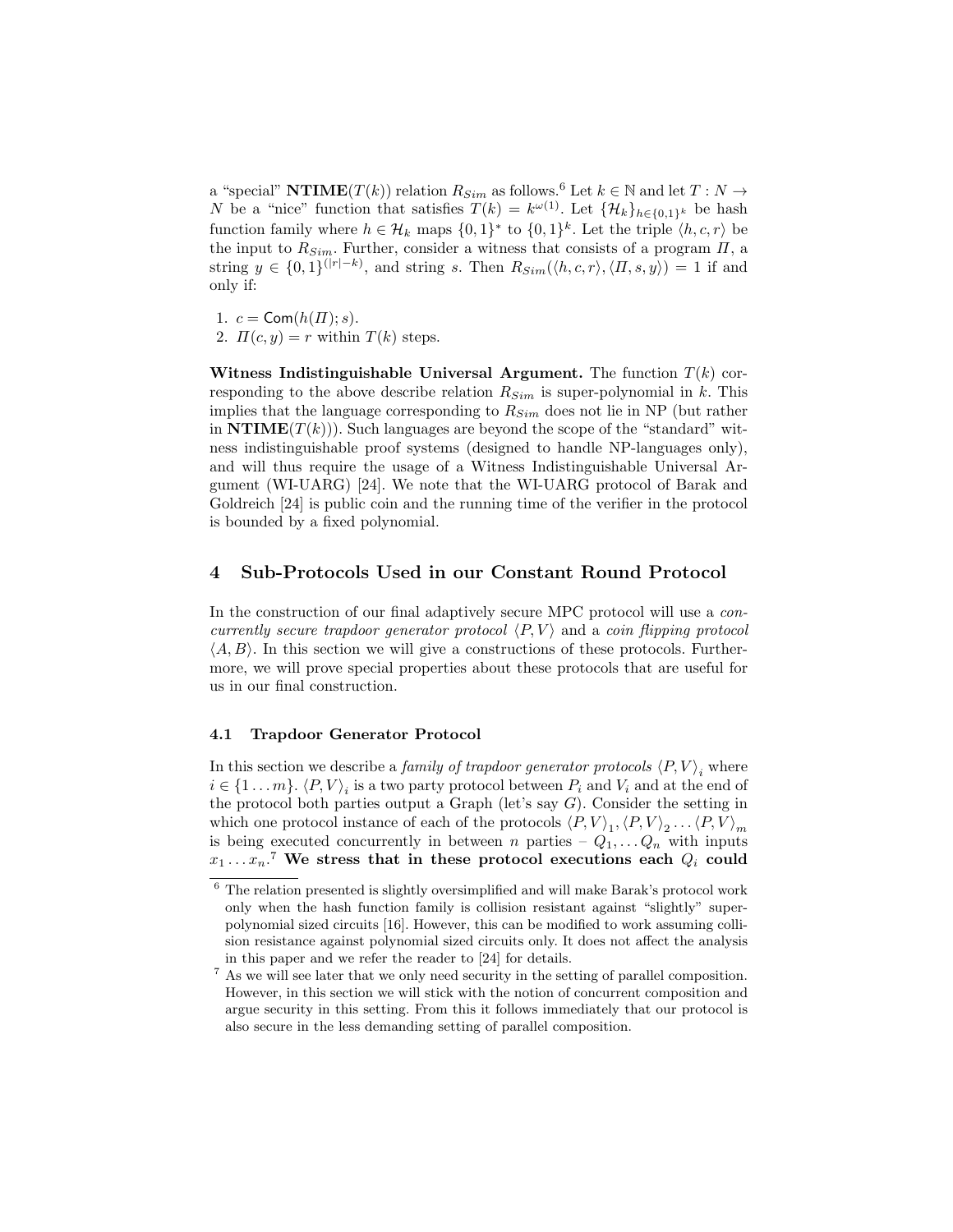potentially be playing the role of multiple  $P_i$ 's and  $V_k$ 's where  $j, k \in$  $\{1 \dots m\}$ . In this setting we consider an adversary A that adaptively corrupts parties (an honest party reveals its input and random coins to the adversary on corruption).

However, for simplicity of exposition, we will model this instead as a setting of  $n+2m$  parties  $-Q_1, \ldots Q_n$  with inputs  $x_1 \ldots x_n$  and  $P_1, \ldots P_m, V_1, \ldots V_m$  with no inputs. Furthermore, parties  $P_i$  and  $V_i$  execute an instance of the protocol  $\langle P, V \rangle_i$ . In this setting, we will consider an adversary that adaptively corrupts any of these parties.We stress that any adversary in the original setting where each  $Q_i$  could potentially be playing the role of multiple  $P_j$ 's and  $V_k$ 's can always be used to construct an adversary in this setting. This follows from the fact that in the original setting when an adversary corrupts a party  $Q_i$  it additionally corrupts multiple  $P_i$ 's and  $V_k$ 's. Analogously in this setting our adversary can continue to corrupt all the parties playing the roles of  $Q_i$  and  $P_j$ 's and  $V_k$ 's. Throughout the rest of this sub-section we will stick to this setting.

Very informally, assuming collision resistant hash functions, we will require that our protocol satisfies the following security properties:

- 1. For every such adversary  $A$  that adaptively corrupts parties, there exists a non-black box simulator  $\mathcal{S}_{(P,V)}$  (that obtains the inputs of parties adaptively corrupted by  $A$ ) such that the view of the adversary  $A$  in its interaction with honest parties and the view of the adversary A in its interaction with  $\mathcal{S}_{(P,V)}$ are computationally indistinguishable.
- 2. For every  $i \in [m]$  such that  $P_i$  is not corrupted,  $\mathcal{S}_{\langle P,V\rangle}$  outputs a Hamiltonian cycle in the graph that the execution of  $\langle P, V \rangle_i$  yields.
- 3. For every  $i \in [m]$  such that  $V_i$  is not corrupted, A cannot output a Hamiltonian cycle in the graph that parties  $P_i$  and  $V_i$  executing  $\langle P, V \rangle_i$  output. Furthermore, we require that the  $A$  cannot output a Hamiltonian cycle even when for every  $i \in [m]$  such that  $P_i$  is not corrupted it is additionally provided with the Hamiltonian cycle in the graph that the execution of  $\langle P, V \rangle_i$ yields.
- 4. Finally, since we are in the adaptive setting, on corruption, an honest party (or, the simulator on behalf of the honest party in the simulated setting) must provide its input and random coins to the adversary. We will require that all the above properties hold even when this additional communication happens with the adversary.

Next we build some notation that will be useful in the formal description of our protocol  $\langle P, V \rangle_i$  (in Figure 1).

Shadow version of WI-UARG. Recall that in the WI-UARG protocol V only sends random bits. Finally at the end of the protocol V outputs 1 or 0. We will modify the WI-UARG protocol into what we call the *shadow version of the* WI-UARG protocol. The prover in the shadow protocol, for every bit sent by the prover in the original protocol, sends a random string in  $\{0,1\}^{\ell_C(k)}$  (recall that  $\ell_C (k)$  is the length of a pseudorandom commitment). Furthermore, the behavior of the verifier V remains unmodified. We will denote this modified protocol by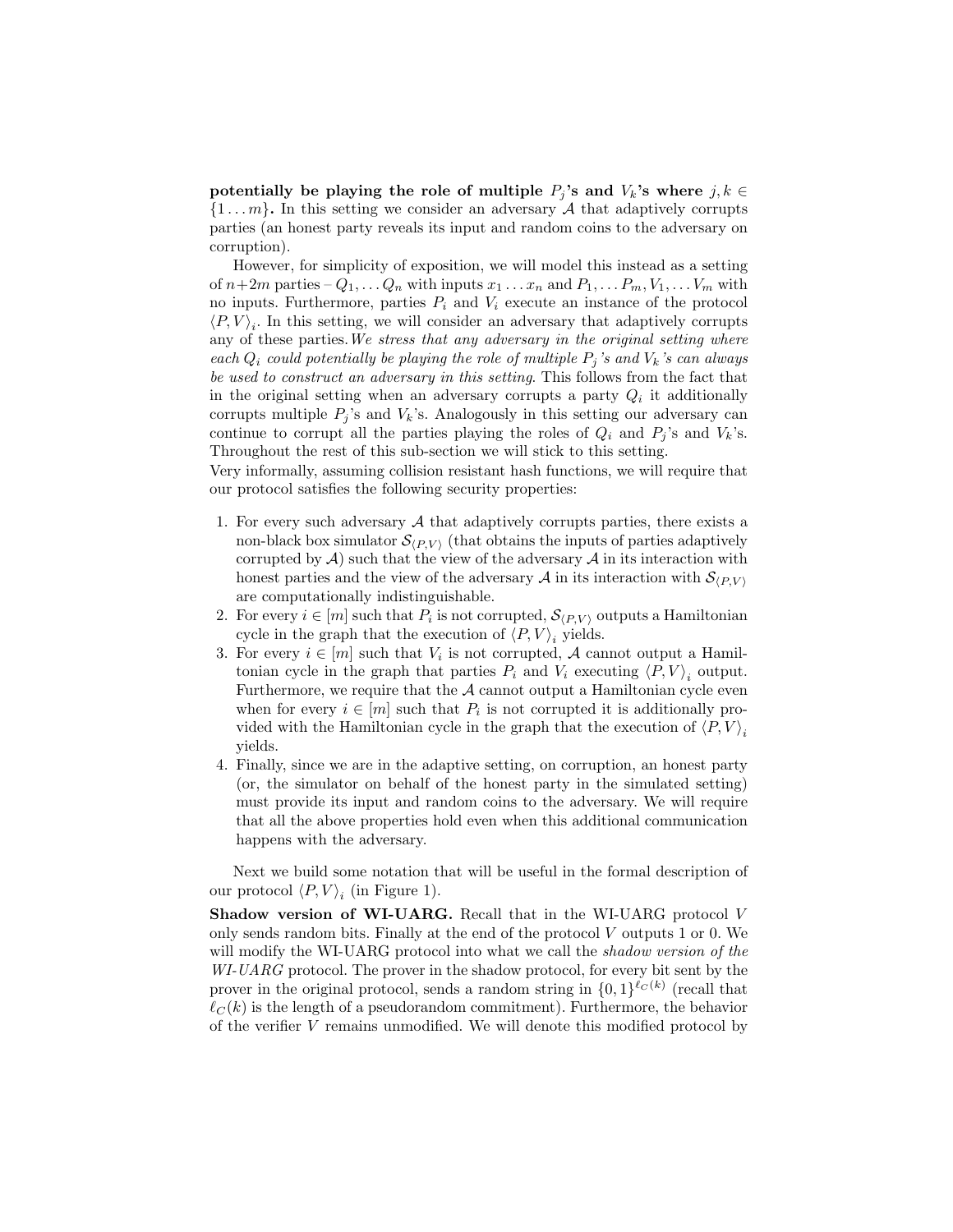Com is a pseudo-random commitment scheme with output from  $\{0,1\}^{\ell_C(k)}$ .<sup>*a*</sup> We also use the "shadow version" of the 5-round public-coin WI-UARG protocol which we denote by sWI-UARG. Further let  $\mu(k) = (m(k) \cdot 4k^3 + \ell(k) + k)$ .

**Setup** :  $V_i$  sends  $h \overset{\$}{\leftarrow} \mathcal{H}_k$  to  $P_i$ . Slot 1 :

1.  $P_i$  sends a random string in  $c_1 \stackrel{\$}{\leftarrow} \{0,1\}^{k \cdot \ell_C(k)}$  to  $V_i$ .

2.  $V_i$  sends a challenge string  $r_1 \stackrel{\$}{\leftarrow} \{0,1\}^{i\mu(k)}$ .

Slot 2 :

- 1.  $P_i$  sends a random string in  $c_2 \stackrel{\$}{\leftarrow} \{0,1\}^{k \cdot \ell_C(k)}$  to  $V_i$ .
- 2.  $V_i$  sends a challenge string  $r_2 \stackrel{\$}{\leftarrow} \{0,1\}^{(m+1-i)\mu(k)}$ .

**Main Proof Stage** :  $P_i$  and  $V_i$  engage in the shadow version of the WI-UARG protocol<sup>b</sup> in which  $P_i$  proves to  $V_i$  the following statement:

- there exists  $\Pi$ , s, y, b such that  $R_{Sim}(\langle h, c_b, r_b \rangle, \langle H, s, y \rangle) = 1$ .

**Output Stage** : Let transcript be the transcript of the above execution. Let  $G$  be a graph (can be constructed using an NP-reduction) that is Hamiltonian if and only if  $\exists w$  such that  $R_{uarg}$ (transcript, w) = 1. Both parties output G.

 $b$  As already pointed, we advise the reader to keep in mind that both the honest prover and the honest verifier of the shadow version of the WI-UARG protocol just send random bits and that no real proof in an honest execution is ever given.

**Fig. 1:**  $\langle P, V \rangle_i$  (the *i*<sup>th</sup> protocol in the family of  $m(k)$  protocols).

sWI-UARG. Consider an instance of execution of the sWI-UARG protocol with transcript transcript. Note that this transcript contains messages sent by the prover and the messages sent by the verifier. Further note that every  $\ell_C (k)$  bit string sent by the prover could be interpreted (if they really are) as a commitment to a bit using the commitment scheme  $Com.$  Let  $w$  be the de-commitment information (if it exists) corresponding to all the  $\ell_C (k)$  bit strings in transcript that are sent by the prover. Also let  $\mathtt{transcript}' = \mathsf{unshadow}(\mathtt{transcript}, w)^8$ denote the transcript obtained by replacing every  $\ell_C (k)$  bit string in transcript that is sent by  $P$  with the corresponding committed bit (as per Com). Let  $R_{uarg}(\text{transcript}, w) = 1$  if and only if  $V(\text{unshadow}(\text{transcript}, w)) = 1$ .

We stress that in the shadow version of the WI-UARG protocol both the honest prover and the honest verifier just send random strings and that no real proof is actually given. However, we also consider a modification of the prover strategy of shadow version of the WI-UARG protocol called the simulated shadow prover. The simulated shadow prover additionally obtains a witness for

<sup>a</sup> We use commitments based on one-way permutation just for simplicity of exposition. At the cost of a small complication, the one-message scheme could have been replaced by the Naor's [25] 2-message commitment scheme, which can be based on "ordinary" one-way functions.

<sup>8</sup> Note that the function unshadow is inefficient and is used just to define the NP-Relation.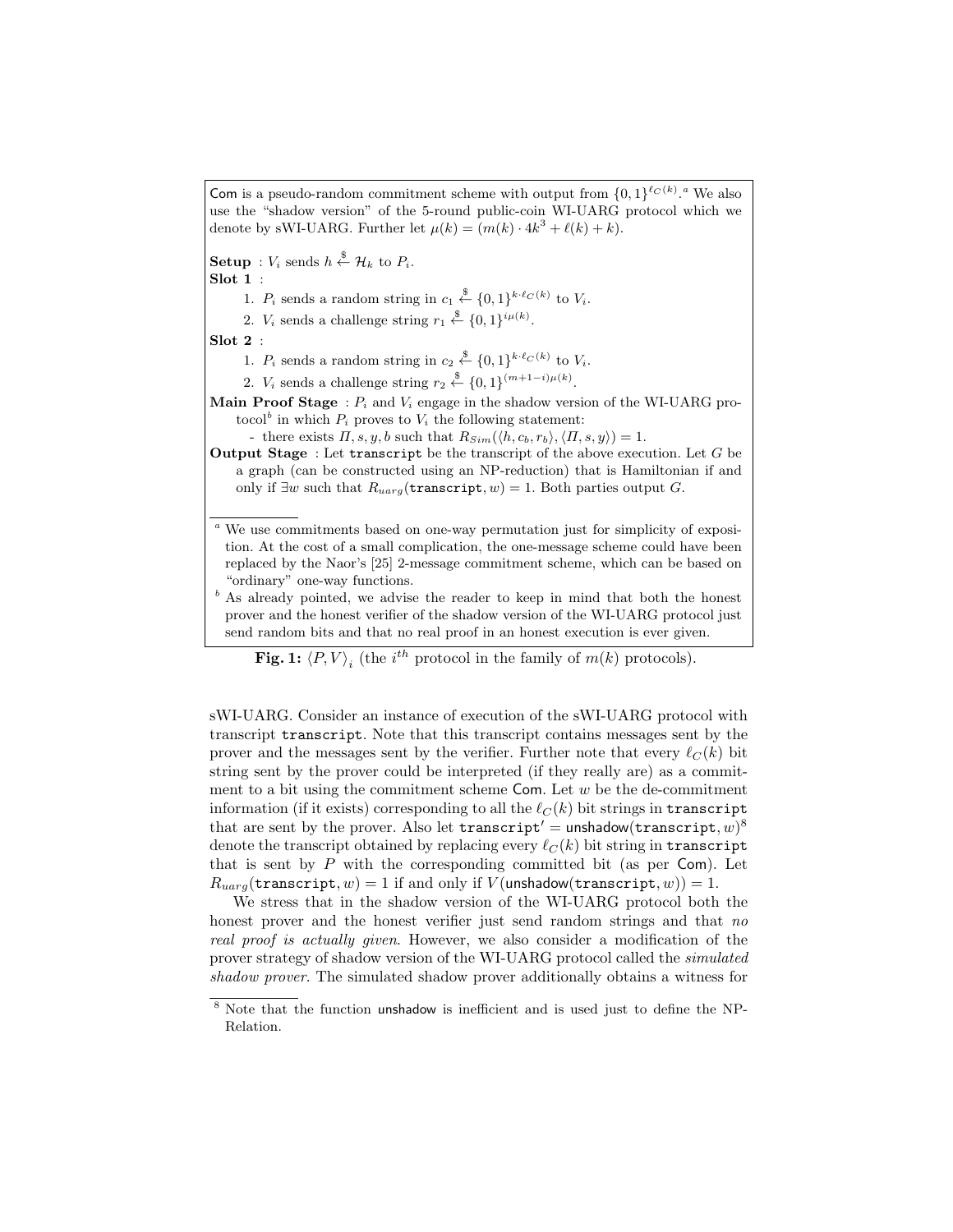the statement being proven and corresponding to every bit sent by the prover in the original WI-UARG protocol instead sends a commitment to that bit using the Com commitment scheme. Note that transcript transcript generated when the prover follows the simulated shadow prover strategy is such that there exists  $w$ such that  $R_{uarg}$ (transcript, w) = 1. Finally, note that the messages generated by a simulated shadow prover are computationally indistinguishable from the messages generated by an honest prover of the shadow version of the WI-UARG protocol. We will use this shadow prover strategy in our proof.

**Common Parameters.** All parties receive two parameters  $m(k)$  and  $\ell(k)$  as input.  $m(k)$  corresponds to the size of the family of  $\langle P, V \rangle$  protocols. In the adaptive setting, on corruption a party reveals its input to the adversary. We need a bound of this additional information sent to the adversary. This bound  $\ell(k)$  corresponds to the sum of the lengths of inputs of parties  $Q_1, \ldots, Q_n$ .

Discussion about the protocol. Observe that the entire protocol as described in Figure 1 involves only random strings from honest  $P_i$  and honest  $V_i$ . Also note that the main proof stage involves an execution of the shadow version of the WI-UARG protocol. As already pointed out an honest execution of this protocol does not involve any actual proof being given. Therefore, the graph generated in an honest execution of  $\langle P, V \rangle_i$  will essentially never be Hamiltonian. We provide full details on our simulator for the family of  $\langle P, V \rangle$  protocols and the proofs of the security properties in the full version.

#### 4.2 Coin-flipping protocol.

Now we describe our coin flipping protocol.  $\langle A, B \rangle$  is a protocol between two parties A and B. Both A and B in the  $\langle A, B \rangle$  protocol get graphs  $G_1$  and  $G_2$  as common input and output a random string of length  $\ell'(k)$ . We assume that no PPT adversary can output a Hamiltonian cycle in  $G_1$  if  $B$  is honest. Similarly, we assume that no PPT adversary can output a Hamiltonian cycle in  $G_2$  if A is honest. Consider the setting in which an instance of the  $\langle A, B \rangle$  protocol is being executed. In this setting we consider an adversary  $A$  that adaptively corrupts parties (an honest party reveals its input and random coins to the adversary on corruption) and (assuming dense cryptosystems [14]) require that:

- 1. For every adaptive adversary A, there exists a simulator  $\mathcal{S}_{(A,B)}$  which gets as input a Hamiltonian cycle in  $G_1$  if A is honest (before the start of the protocol), a Hamiltonian cycle in  $G_2$  if B is honest (before the start of the protocol) and a string crs (sampled from the uniform distribution) of length  $\ell'(k)$ . Furthermore,  $\mathcal{S}_{(A,B)}$  obtains the input of every party that A corrupts. In this setting we require that the view of the adversary  $A$  in its interaction with the honest parties and the view of the adversing  $\mathcal A$  in its interaction with  $\mathcal{S}_{(A,B)}$  are computationally indistinguishable.
- 2. The output of the protocol execution is  $\mathsf{crs}$  as long as either A or B is not corrupted till the end of the protocol.

Our protocol  $\langle A, B \rangle$ . (IDCom, IDOpen) is a graph based commitment scheme. And,  $(G, E, D)$  is an encryption scheme with pseudorandom ciphertexts and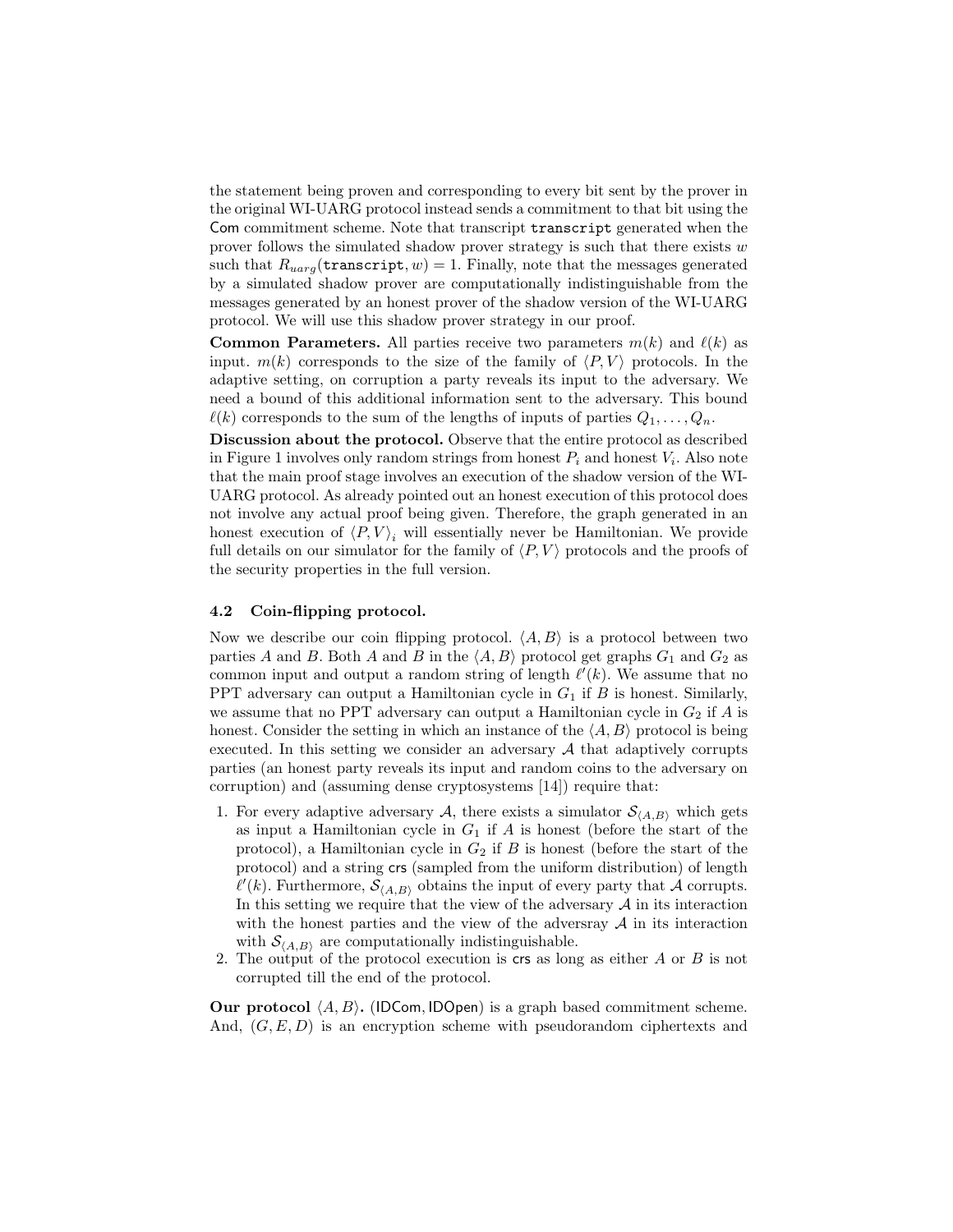pseudo-random public keys (of length  $\ell_1(k)$ ). Both parties get graphs  $G_1$  and  $G_2$  as common input.

- 1. A generates a commitment  $c = \text{IDCom}_{G_1}(\alpha; r_1)$ , where  $\alpha$  is a random string in  $\{0,1\}^{\ell_1(k)}$  and  $r_1$  are the random coins. It sends c to B.
- 2. B sends a random string  $\beta \in \{0,1\}^{\ell_1(k)}$  to A.
- 3. A sends  $(\alpha, r_1)$  to B.
- 4. *B* aborts the protocol if  $c \neq \text{IDCom}_{G_1}(\alpha; r_1)$ .
- 5. Both parties set  $pk := \alpha \oplus \beta$ .
- 6. A generates a commitment  $d = \mathsf{IDCom}_{G_1}(\gamma; r_2)$ , where  $\gamma$  is a random string in  $\{0,1\}^{\ell'(k)}$  and sends it to B.
- 7. B generates commitments  $f_i = \mathsf{IDCom}_{G_2}(\delta_i; s_i)$ , where  $\delta$  is a random string in  $\{0,1\}^{\ell'(k)}$  and  $\delta_i$  is the i<sup>th</sup> bit of  $\delta$ . It also generates  $e_{i,\delta_i} = E_{pk}(s_i; t_i)$ and  $e_{i,1-\delta_i}$  as a random string in  $\{0,1\}^{\ell_2(k)}$  (where  $\ell_2(k)$  is the appropriate length). Finally it sends  $f_i$ ,  $e_{i,0}$  and  $e_{i,1}$  for all  $i \in [\ell'(k)]$  to A.
- 8. A sends  $(\gamma, r_2)$  to B.
- 9. B aborts if  $d \neq \mathsf{IDCom}_{G_1}(\gamma; r_2)$ . Next, B sends  $\delta_i, s_i, t_i$  for every  $i \in [\ell'(k)]$ to A.
- 10. A aborts if for some  $i \in [\ell'(k)], f_i \neq \mathsf{IDCom}_{G_2}(\delta_i; s_i)$  or  $e_{i,\delta_i} \neq E_{pk}(s_i; t_i)$ .
- 11. Both parties output  $\gamma \oplus \delta$  as the output of the protocol.

**Intuition behind the proof.** If B is honest before Step 9, then  $S_{(A,B)}$  equivocates in the messages (sent on behalf of  $B$ ) and thereby forcing the output of the protocol to a value of its choice. Now consider the case in which  $B$  is corrupted before Step 9. In this case we need to force the output of the protocol only if A is not corrupted. In this case the simulator  $\mathcal{S}_{(A,B)}$  will be able to force the value pk generated in Step 3 of the protocol to a value of its choice. Subsequently it can force the output of the protocol to a value of its choice by extracting the values committed by  $B$  in Step 7 and then later equivocating in Step 8. Further note that the simulation itself is straight line. However in proving indistinguishability of simulation from real interaction we do rewind the adversary.<sup>9</sup> We provide full details on our simulator for the  $\langle A, B \rangle$  protocols and the proof of the security properties in the full version.

## 5 Our Constant Round Protocol

Let f be any adaptively well-formed<sup>10</sup> functionality. In this section we will give a constant round protocol  $\Pi$  that adaptively-securely realizes f. Let  $Q_1, \ldots, Q_n$ be *n* parties that hold inputs  $x_1, \ldots, x_n$  respectively. Let f be the function that they wish to evaluate on their inputs. Furthermore, let  $\ell(k) = |x_1| + |x_2| \dots |x_n|$ .

We start by describing a protocol that adaptively securely realizes the  $\mathcal{F}_{n-crs}$ functionality (Figure 2). Note that whenever a party is corrupted then it reveals

<sup>&</sup>lt;sup>9</sup> This is not a problem as rewinding is used only in the proof in order to reach a contradiction.

 $10$  We require[9] that the functionality reveals its random input in case all parties are corrupted.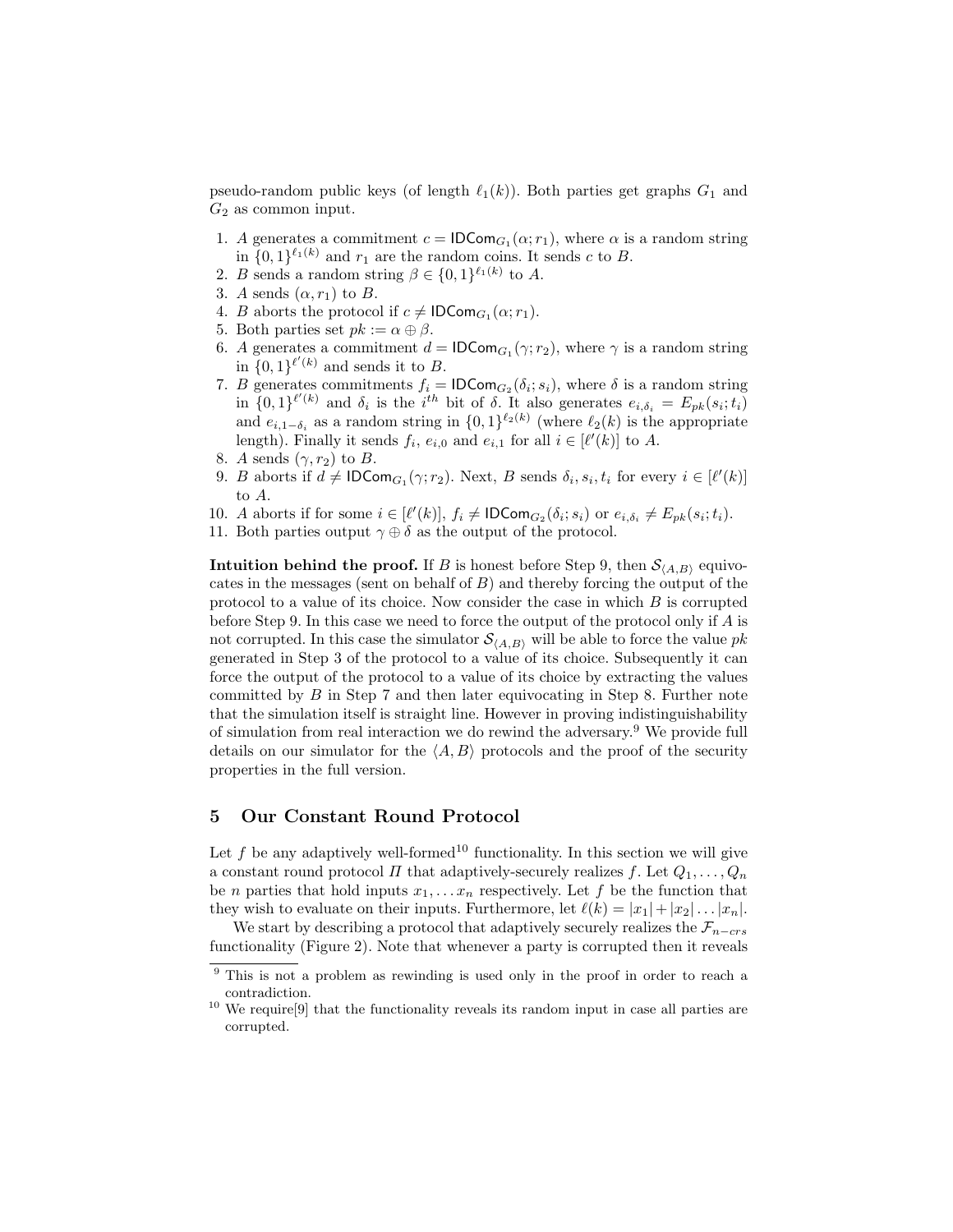its input and random coins to the adversary. In our construction we use a family of trapdoor generator protocols  $\langle P, V \rangle_i$  where  $i \in \{1 \dots m\}$  (Section 4.1) and a *coin flipping protocol*  $\langle A, B \rangle$  (Section 4.2). The protocol proceeds as follows.

- 1. **Trapdoor Creation Phase:**  $Q_i \leftrightarrow Q_j$ : For all  $i, j \in [n]$ , such that  $i \neq j$ ,  $Q_i$ and  $Q_j$  engage in an execution of the protocol  $\langle P, V \rangle_t$  (with common input  $n^2$  and  $\ell(k)$  where  $t = i \cdot (n-1) + j$ , where  $Q_i$  plays the role of  $P_t$  and  $Q_j$ places the role of the  $V_t$ . Let  $G_{i,j}$  be the output of the protocol. All these executions are done in parallel.
- 2. Coin Flipping Phase:  $P_i \leftrightarrow P_j$ : For all  $i, j \in [n]$ , such that  $i < j$ ,  $Q_i$ and  $Q_j$  engage in an execution of the protocol  $\langle A, B \rangle$ , denoted as  $\langle A, B \rangle^{i,j}$ , where  $Q_i$  plays the role of A and  $Q_j$  plays the role of B with common input  $G_{i,j}$  and  $G_{j,i}$ .  $Q_i$  and  $Q_j$  output the output of  $\langle A, B \rangle^{i,j}$  as  $\mathsf{crs}_{i,j}$ . All these executions are done in parallel.

**Common input:** Let  $Q_1, \ldots, Q_n$  be *n* parties that hold inputs  $x_1, \ldots, x_n$  respectively. Furthermore, let  $\ell(k) = |x_1| + |x_2| \dots |x_n|$ .  $\mathcal{F}_{n-crs}$  sets up a list  $\mathcal L$  that is initially set to be empty. Let  $\mathcal S$  be the ideal world adversary and let  $A$  at any point be the set of corrupted parties.

1. On receiving a messages (crs, i, j) from party Q (including S),  $\mathcal{F}_{n-crs}$ :

- If  $\exists(\text{crs}, i, j, crs_{i,j}) \in \mathcal{L}$ : Sends  $crs_{i,j}$  to  $Q$ .
	- If  $(\text{crs}, i, j, \cdot) \notin \mathcal{L}$  and if at least one of  $Q_i$  or  $Q_j$  is not in A: Samples a random string  $crs_{i,j} \in \{0,1\}^{\ell'(k)}$ , adds  $(\text{crs}, i, j, crs_{i,j})$  to  $\mathcal L$  and sends  $crs_{i,j}$  to  $Q$ .
	- If both  $Q_i, Q_j \in A$ : Obtain crs from S and send the obtained crs to Q.
- 2. On receiving a message (corrupt,  $Q_i$ ) from A,  $\mathcal{F}_{n-crs}$  adds  $Q_i$  to A and sends  $x_i$ to S.

$$
\text{Fig. 2: } \mathcal{F}_{n-crs}
$$

Theorem 2. Assuming collision resistant hash functions and dense cryptosystems [14], the constant round protocol just described above adaptively securely evaluates  $\mathcal{F}_{n-crs}$  (Figure 2).

The formal proof of the above theorem appears in the full version.

Realizing all functionalities. Now we elaborate on how we can construct an adaptive secure protocol for any functionality.

Theorem 3. Assuming collision resistant hash functions, trapdoor permutations, augmented non-committing encryption and dense cryptosystems, for any  $n \geq 2$ , there exists an n-party constant round MPC protocol that is secure against any malicious adversary which may adaptively corrupt at most  $n-1$  parties

Recall that we have already constructed a protocol that adaptively securely realizes  $\mathcal{F}_{n-crs}$  ideal functionality. Therefore we are left with just constructing a protocol secure in the  $\mathcal{F}_{n-crs}$ -hybrid model. This is implied by the following proposition.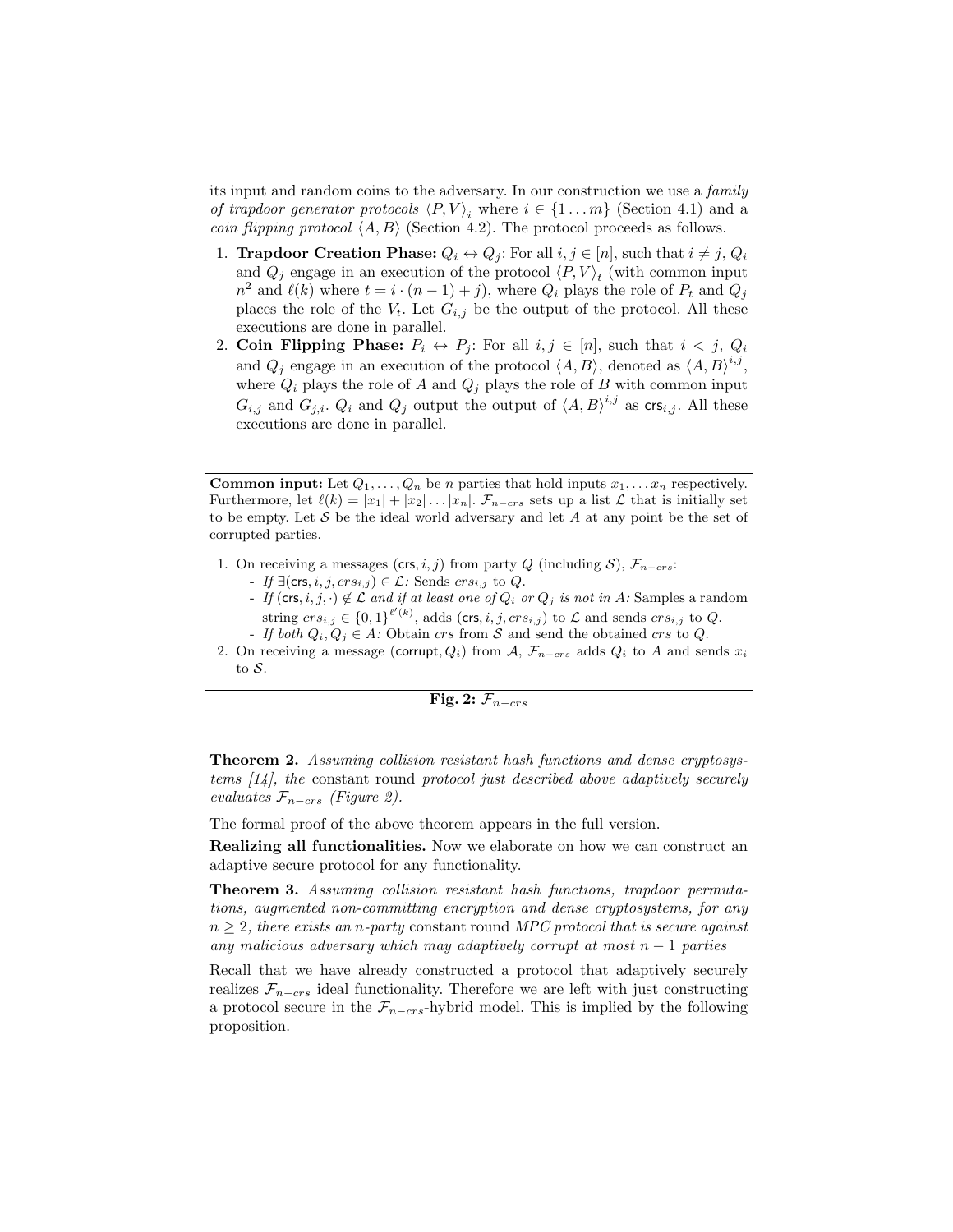Proposition 1. Assuming trapdoor permutations and augmented non-committing encryption, for any  $n \geq 2$ , there exists an n-party constant round MPC protocol in the  $\mathcal{F}_{n-crs}$ -hybrid model that is secure against any malicious adversary which may adaptively corrupt at most  $n-1$  parties.

Remark on the above proposition. Note that if security against corruption of all  $n$  parties is desired then a proposition (similar to the one above) that yields a protocol with round complexity that depends on the depth of the circuit being evaluated still holds. Additionally in this setting we can get a constant-round protocol if data erasures are allowed. We refer the reader to Remark 2 in [20] for discussion on this.

**Proof sketch.** The proof of the above proposition is implicit in a number of previous works. For concreteness, we will describe one way of constructing such a protocol. Observe that the  $\mathcal{F}_{n-crs}$  ideal functionality can be split into  $\frac{n(n-1)}{2}$ ideal functionalities each generating a common random string for each pair of parties (each of these ideal functionalities works correctly as long as at least one of the two parties it is serving is honest). Next note that, using [9], given access to a common random string, we can construct an adaptively secure OT protocol. Using this protocol and applying the UC composition theorem [26] (Composing Different Setups, Page 61), multiple times, we can construct a protocol that achieves adaptively secure  $OT^{11}$  between every pair of parties (as long as at least one of the two parties it is serving is honest). Finally, using these OT channels [20] we can adaptively securely realize any functionality.

#### Acknowledgements

Research supported in part from a DARPA/ONR PROCEED award, NSF grants 1136174, 1118096, 1065276, 0916574 and 0830803, a Xerox Faculty Research Award, a Google Faculty Research Award, an equipment grant from Intel, and an Okawa Foundation Research Grant. This material is based upon work supported by the Defense Advanced Research Projects Agency through the U.S. Office of Naval Research under Contract N00014-11-1-0389. The views expressed are those of the author and do not reflect the official policy or position of theDepartment of Defense or the U.S. Government.

We gratefully thank Abhishek Jain, Yuval Ishai, Manoj Prabhakaran, and Akshay Wadia for valuable discussions about this work. We would also like to thank Divya Gupta and the anonymous reviewers of CRYPTO 2012 for their comments on the previous drafts of this paper.

### References

1. Yao, A.C.: How to generate and exchange secrets. In: Proc. 27th FOCS. (1986) 162–167

<sup>&</sup>lt;sup>11</sup> [9] assume trapdoor permutations and augmented non-committing encryption in their construction.